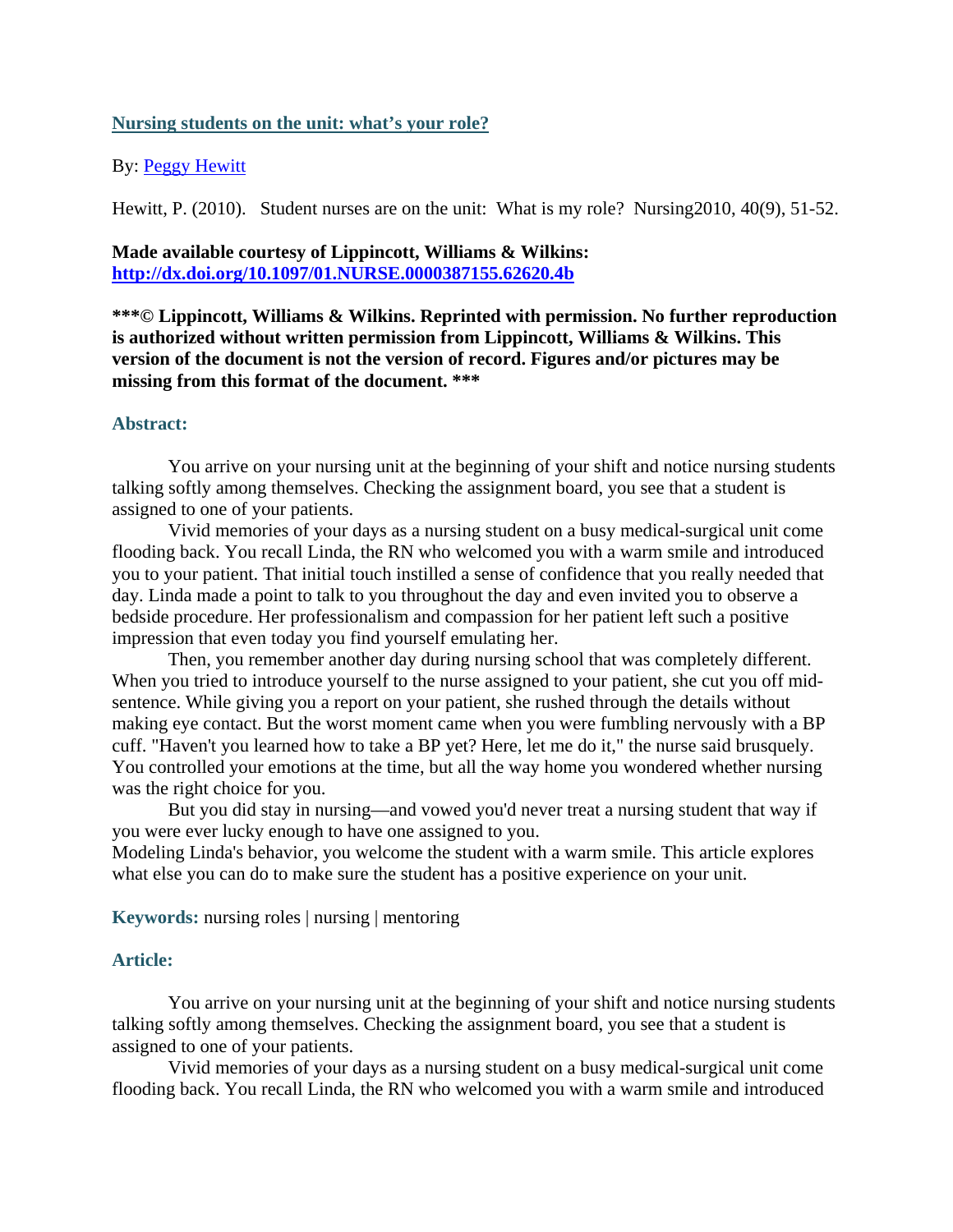you to your patient. That initial touch instilled a sense of confidence that you really needed that day. Linda made a point to talk to you throughout the day and even invited you to observe a bedside procedure. Her professionalism and compassion for her patient left such a positive impression that even today you find yourself emulating her.

Then, you remember another day during nursing school that was completely different. When you tried to introduce yourself to the nurse assigned to your patient, she cut you off midsentence. While giving you a report on your patient, she rushed through the details without making eye contact. But the worst moment came when you were fumbling nervously with a BP cuff. "Haven't you learned how to take a BP yet? Here, let me do it," the nurse said brusquely. You controlled your emotions at the time, but all the way home you wondered whether nursing was the right choice for you.

But you did stay in nursing—and vowed you'd never treat a nursing student that way if you were ever lucky enough to have one assigned to you.

Modeling Linda's behavior, you welcome the student with a warm smile. This article explores what else you can do to make sure the student has a positive experience on your unit. (See Rewards of mentoring.)

#### Friendly welcome

One of the first steps is to greet students warmly. They've probably been instructed to introduce themselves to the nurses but may be afraid to interrupt. By smiling and making eye contact with students, you give them an opportunity to speak. If you're busy at that moment, let the students know approximately when you'll be free to talk and discuss your patient. Students can make good use of the time by collecting data about their patient or looking up unfamiliar medications.

Include students during report, even if it means taking a little extra time. Students may feel too intimidated to ask questions when nurses don't include them or rush the report.

Ask students whether they have any questions. Nurses on specialized units may use terms, phrases, or abbreviations that are specific to that unit but unfamiliar to students.

Students' clinical instructors will tell you their place in the program. Students who are in the first few semesters will have a different focus than senior-level nursing students. For example, first-year students generally focus on basic skills, such as taking vital signs, whereas senior-level students may focus on leadership skills.

#### Share your knowledge

When time allows, talk to students about common diseases seen in patients on your unit. Most students are eager to learn from an experienced nurse. They want to take the broad knowledge they've been mastering in the classroom and apply it to clinical practice. Discussing real-life situations with students in the clinical setting helps bring the words from the textbook to life.

Be sure to model professional behaviors for nursing students, including respect for patient privacy laws and cultural competence.

#### Developing skills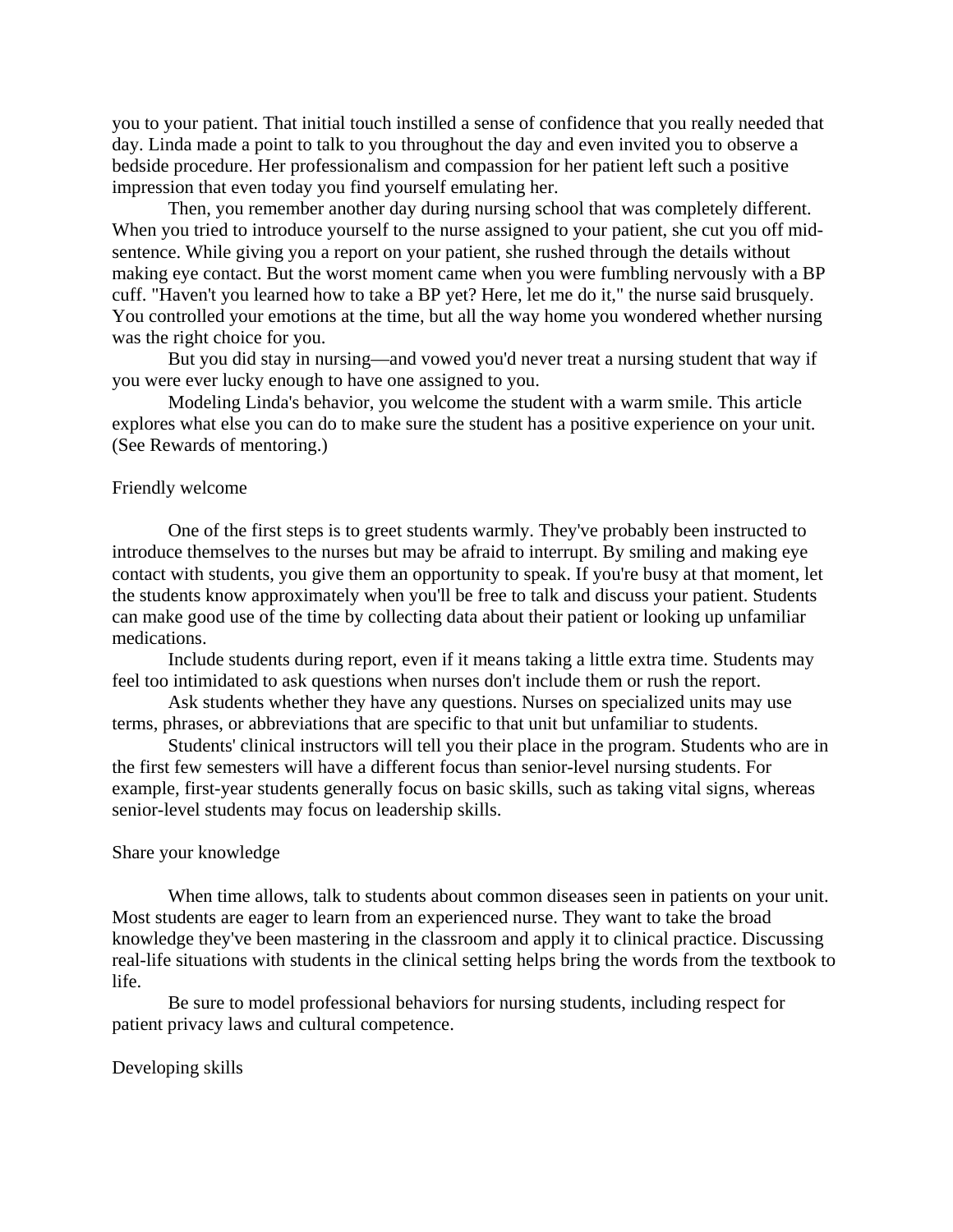Students are usually eager to demonstrate newly learned skills. Talk to their clinical instructor to find out what type of clinical experiences you may be able to help arrange for the students, such as sterile dressing changes or inserting nasogastric tubes. Some procedures, such as administering blood products, must be performed by a licensed nurse, so make sure you're familiar with your facility's policy and procedures. Remember that the clinical instructor should be present when procedures are performed by students.

A nursing intervention you may think of as mundane, such as patient teaching, may be an area where the student hasn't had any experience. Remember to invite students to observe you in various situations, such as reviewing discharge instructions.

# Inquisitive minds

Finally, ask students questions related to patient care and give them a chance to think critically. Brammer studied the complex role of staff nurses working with nursing students and found that questioning students was perceived as a positive experience when questions promoted critical thinking and clinical reasoning.<sup>1</sup>

Keep in mind that challenging questions may be perceived as confrontational to nursing students. To avoid intimidating them and encourage critical thinking, ask students questions such as these:

- "How would you handle it if...?"
- "What common signs and symptoms occur with...?"

For example, suppose you and a student are caring for a patient who was admitted with a deep vein thrombosis (DVT). The nurse on the previous shift reports that the patient has a heparin drip and is to receive the first dose of warfarin this evening. You could ask your student:

- "Is it safe for us to administer these two types of anticoagulants at the same time?"
- "What adverse reactions should we monitor for when caring for patients taking anticoagulant medications?"
- "What complications should we monitor for in a patient with a DVT and what clinical manifestations are associated with those complications?"

These questions prompt the student to recognize the importance of concepts such as safe medication administration. By using the word we instead of you when asking questions, you'll promote a sense of teamwork and collaboration.

Offer a warm greeting, include students in the daily routine, treat them with respect, and model professional behavior. Someday in the future, the students will pass along these positive traits to the next generation of nurses.

# Rewards of mentoring

In the clinical setting, staff nurses serve as role models, mentors, and preceptors. They expose nursing students to the realities of nursing and add to the student's ability to apply theory to practice.<sup>2</sup> These exceptional members of the profession can reap rewards such as recruiting future nurses and developing lasting relationships. Many RNs value students' enthusiasm and their eagerness to learn. Working with nursing students can bring about a sense of job satisfaction and helps elevate the profession.